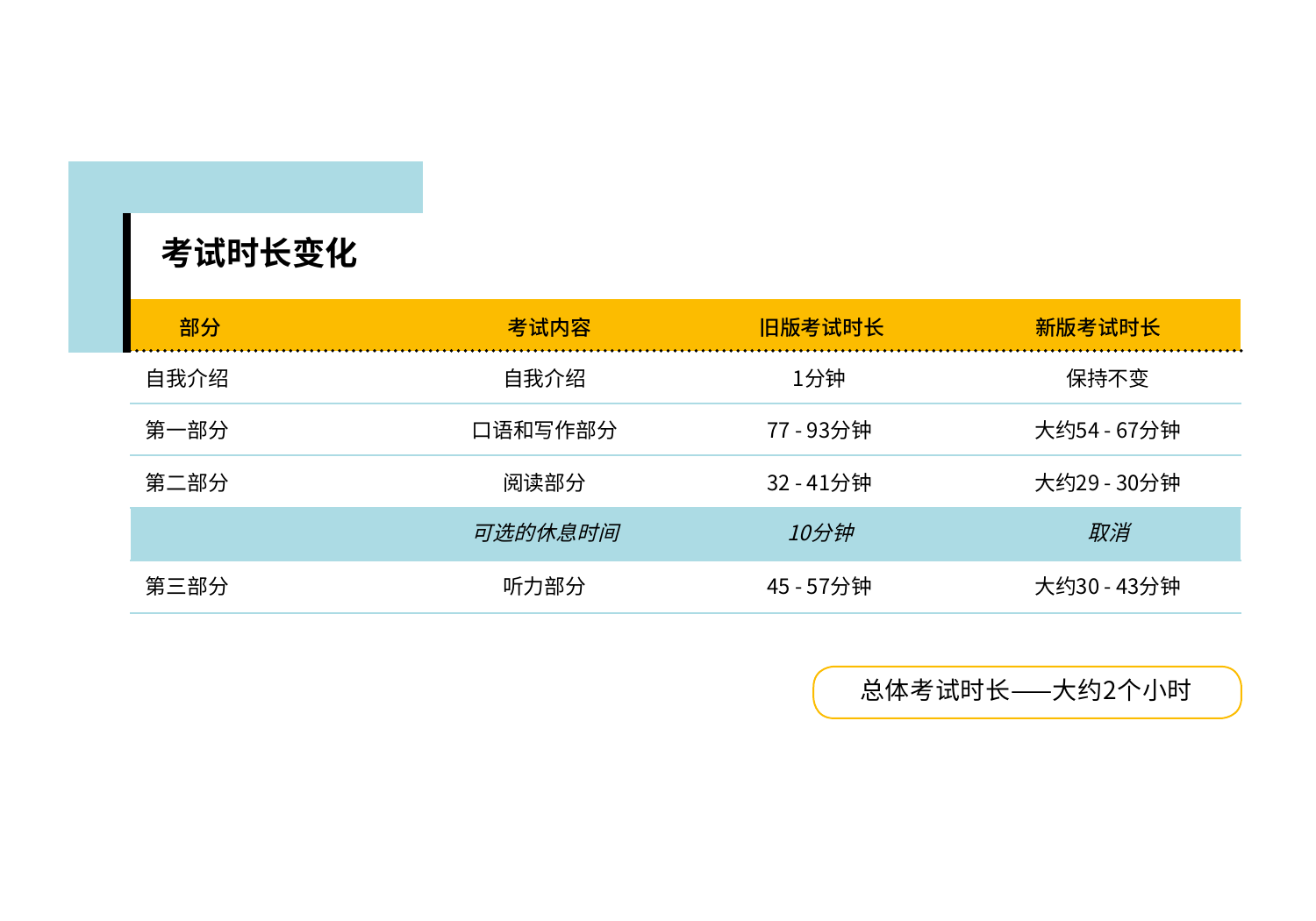## **考试题型及题量变化**

| 口语和写作部分<br>考试题型        | 目前考试题量    | 新版考试题量    | 新版考试<br>答题时长    |
|------------------------|-----------|-----------|-----------------|
| Personal introduction  | 1         | 1         | 1分钟             |
| Read Aloud             | $6 - 7$   | $6 - 7$   |                 |
| Repeat sentence        | $10 - 12$ | $10 - 12$ |                 |
| Describe image         | $6 - 7$   | $3 - 4$   |                 |
| Retell lecture         | $3 - 4$   | $1 - 2$   | 大约<br>$54 - 67$ |
| Answer short question  | $10 - 12$ | $5 - 6$   | 分钟              |
| Summarize written text | $2 - 3$   | $1 - 2$   |                 |
| <b>Write Essay</b>     | $1 - 2$   | $1 - 2$   |                 |
| Question range         | $39 - 48$ | $28 - 36$ |                 |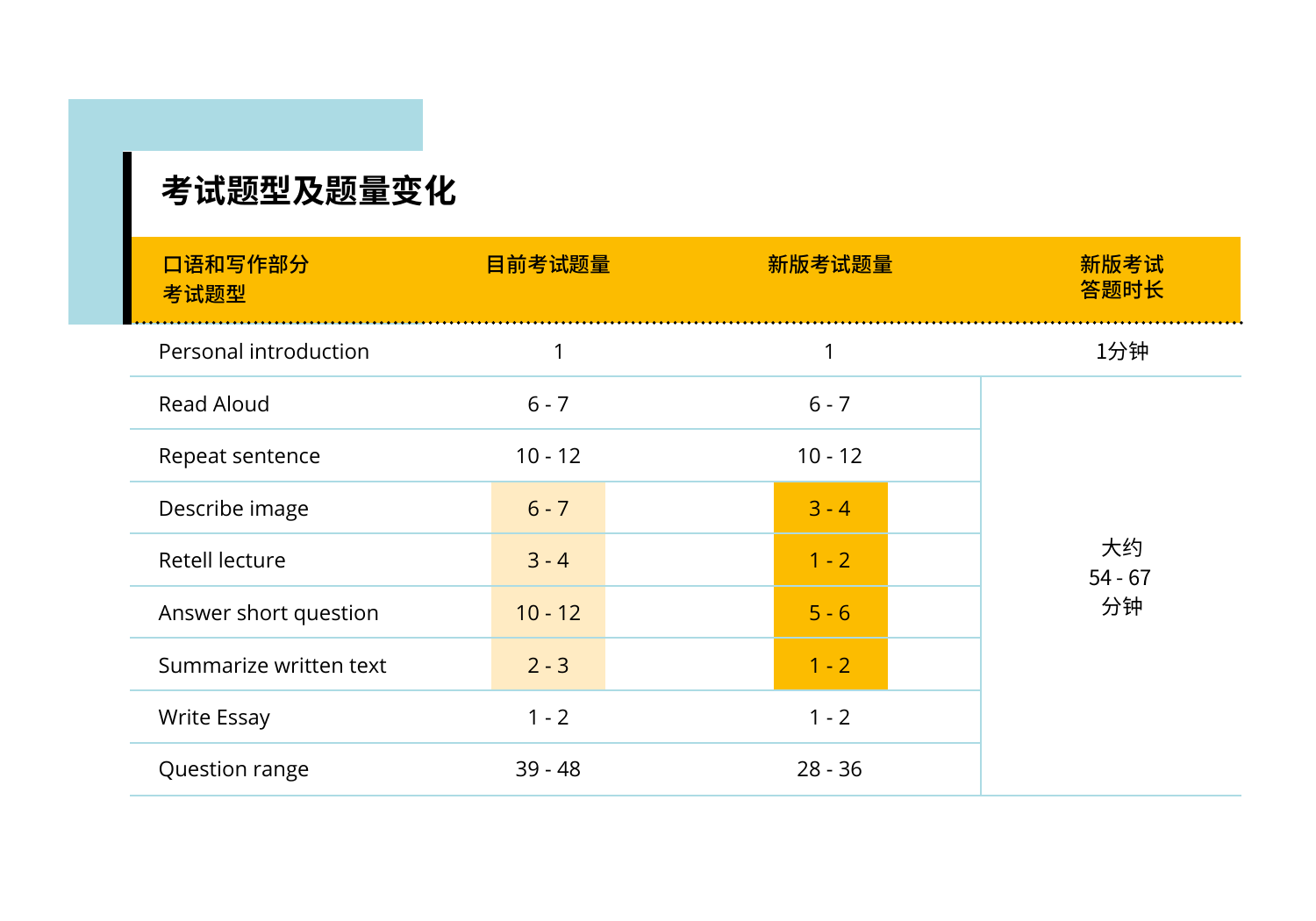## **考试题型及题量变化**

| 阅读部分<br>考试题型                           | 目前考试题量    | 新版考试题量    | 新版考试<br>答题时长 |  |
|----------------------------------------|-----------|-----------|--------------|--|
| Fill in the blanks – reading & writing | $5 - 6$   | $5 - 6$   |              |  |
| Multiple choice, multiple answers      | $2 - 3$   | $1 - 2$   |              |  |
| Re-order paragraph                     | $2 - 3$   | $2 - 3$   | 大约           |  |
| Fill in the blanks - reading           | $4 - 5$   | $4 - 5$   | $29 - 30$    |  |
| Multiple choice, single answer         | $2 - 3$   | $1 - 2$   | 分钟           |  |
| Question range                         | $15 - 20$ | $13 - 18$ |              |  |